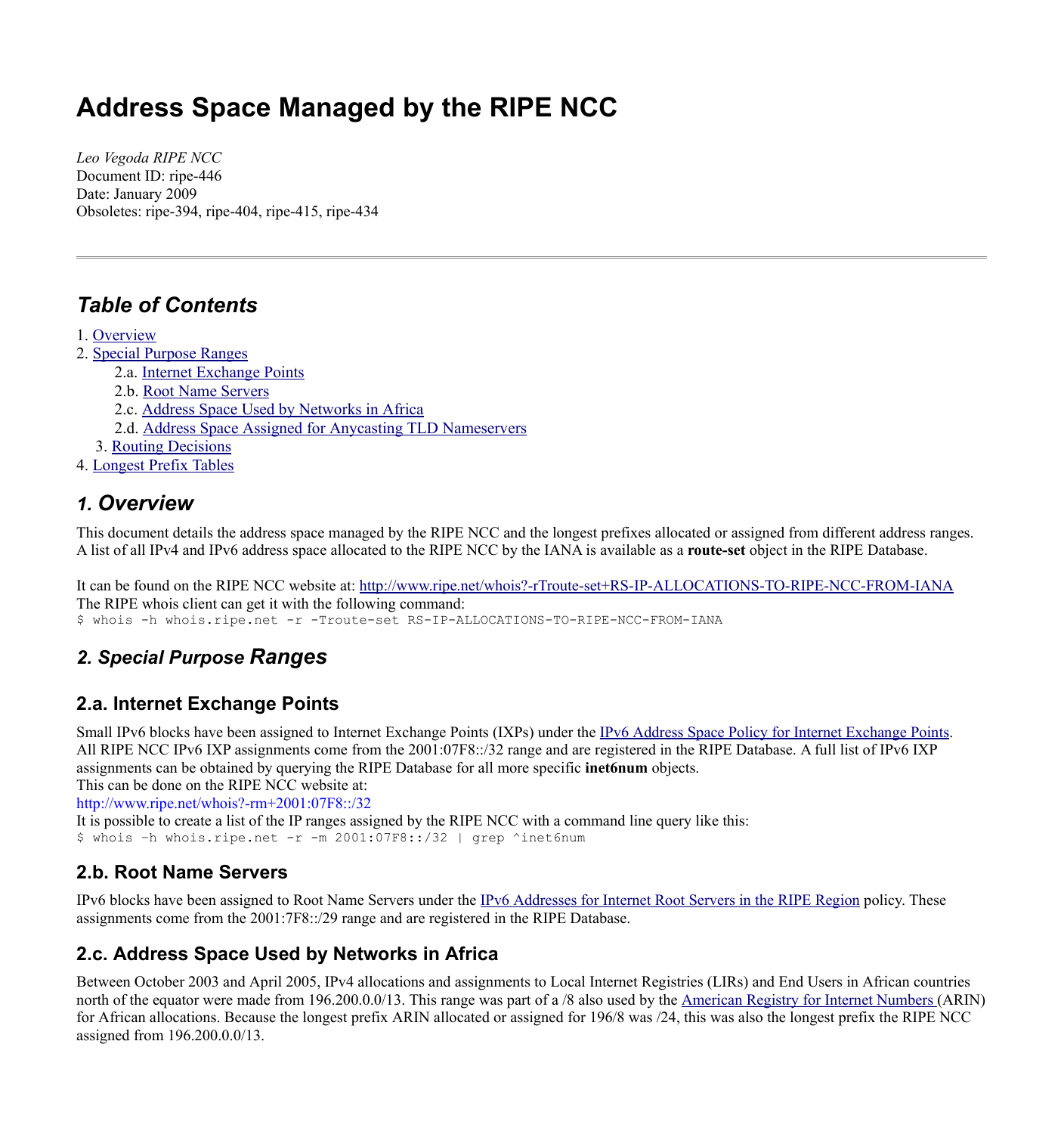#### **2.d. Address Space Assigned for Anycasting TLD Nameservers**

Policy proposal 2005-02 was accepted in September 2006 and allowed the RIPE NCC to assign single IPv4 and IPv6 prefixes to Top Level Domains (TLDs) for anycasting DNS. The IPv4 assignments are /24 and are taken from 194.0.0.0/18. The IPv6 assignments are /48 and are taken from 2001:0678::/29.

### *3. Routing Decisions*

Routing decisions are the responsibility of network operators. Network operators taking routing decisions based on prefix length are requested and encouraged to route blocks of sizes corresponding to the longest prefix.

## *4. Longest Prefix Tables*

| <b>IPv4 Range</b> | <b>Longest Prefix</b> |
|-------------------|-----------------------|
| 62/8              | /21                   |
| 77/8              | /21                   |
| 78/7              | /21                   |
| $80/7$            | /21                   |
| 82/8              | /21                   |
| 83/8              | /21                   |
| $84/6$            | /21                   |
| 88/7              | /21                   |
| 90/8              | /21                   |
| 91/8              | /29                   |
| 92/8              | /21                   |
| 93/8              | /21                   |
| 94/8              | /21                   |
| 95/8              | /21                   |
| 188/8             | /21                   |
| 193/8             | /29                   |
| 194/7             | /29                   |
| 196.200/13        | /24                   |
| 212/7             | /21                   |
| 217/8             | /21                   |